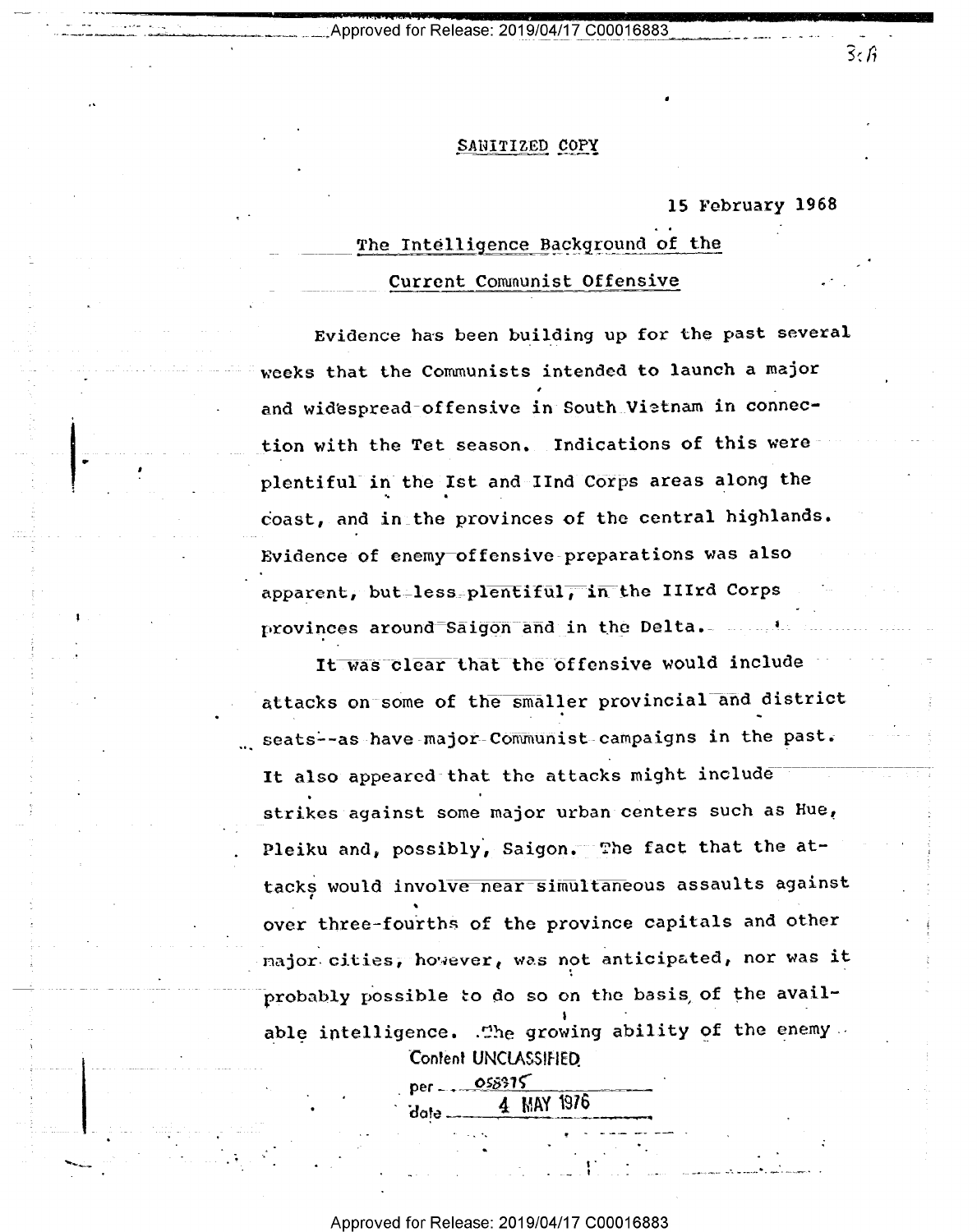Approved for Release: 2019/04/17 C00016883~>>>>>

Z

to better coordinate both the movement of his forces and the timing of his assaults had been apparent, particularly since the advent of his current "winter<sup>4</sup>spring offensive."

During the past several weeks, the publications of the Central Intelligence Agency that are distributed throughout the US Government have regularly reported on and warned of the enemy intentions within thescope I have described. On 8 January, for example, one of our publications took note of the stepwup which had already occurred in coordinated attacks by enemy forces "against government administrative centers and allied outposts" throughout the country. Between 5 and 10 January, our publications directed particular publications attention to the increase in enemy actions against ... strongpoints and population centers in the Saigon area. On 8 January one of our publications described an attack on a provincial capital near Saigon and stated  $^{\circ}$ that "this type of enemy activity may continue; It an interest in would include nortar and rocket attacks on Saigon" and other nearby targets,

By 20 January, we were stating that Communist forces in the northern Ist Corps area "may intend to ' I carry out simultaneous attacks against both the Khe

'

<sup>e</sup>e~.;~,..... \_\_.....\_\_ We <sup>e</sup>\_..'\_..~\_~\_-\_,...-.-\_...;,- -,r.\_-\_—.= ,.¢~\_,u...».,-.===-e----

 $\begin{array}{lcl} \bullet & \bullet & \bullet \\ \bullet & \bullet & \bullet & \bullet \end{array} \begin{array}{l} \bullet & \bullet & \bullet \\ \bullet & \bullet & \bullet & \bullet \end{array} \begin{array}{l} \bullet & \bullet & \bullet \\ \bullet & \bullet & \bullet & \bullet \end{array} \end{array} \begin{array}{l} \bullet & \bullet & \bullet \\ \bullet & \bullet & \bullet & \bullet \end{array}$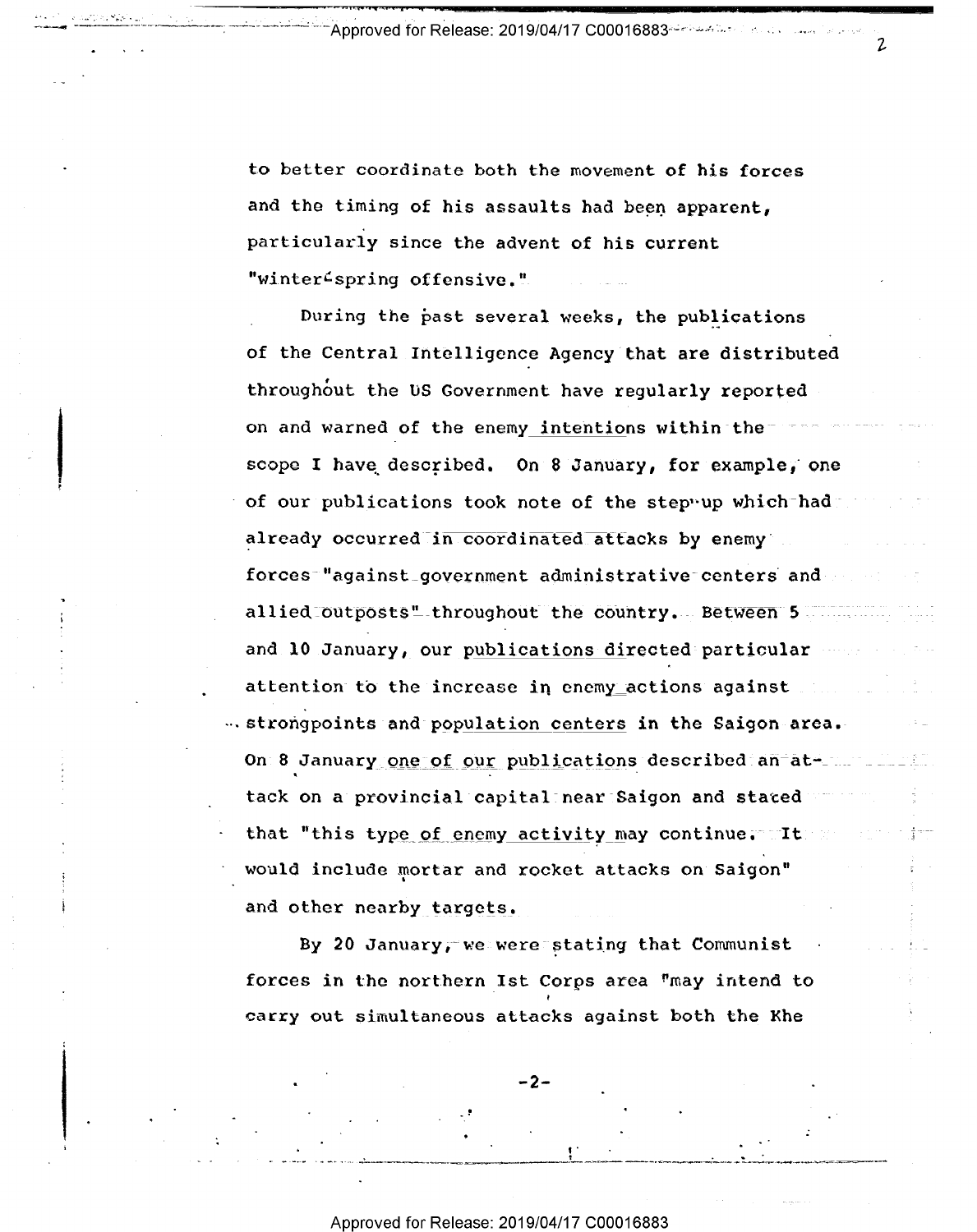Approved for Release: 2019/04/17 C00016883

٦,

Sanh area and population centers along the coast." We noted at least five North Vietnamese regiments in position to conduct attacks near the coast. On 24 January, we described the expansion of the threat into the Quang Nam - Quang Tin Province area where the positioning of Communist units "has increased the threat to other allied positions ranging from Da Nang to Tam Ky. - By 26 January, we reported that a "widespread coordinated offensive by enemy forces. throughout the northern part of South Vietnam appears imminent."

Our publications during this period also indicated the possibility that enemy offensives in the northern provinces might be coordinated with attacks. in the western highlands. The present positioning of. enemy forces, together with the material in captured documents, we stated on 23 January, point to an-"impending Communist effort against US and South Vietnamese forces in Kontum and Pleiku." In the Delta area, our publications noted during January that the "intensity of enemy activity has increased markedly" and that the Communists have evinced an ability to launch "coordinated mortar and ground attacks" in several provinces at one time.

Approved for Release: 2019/04/17 C00016883

-3-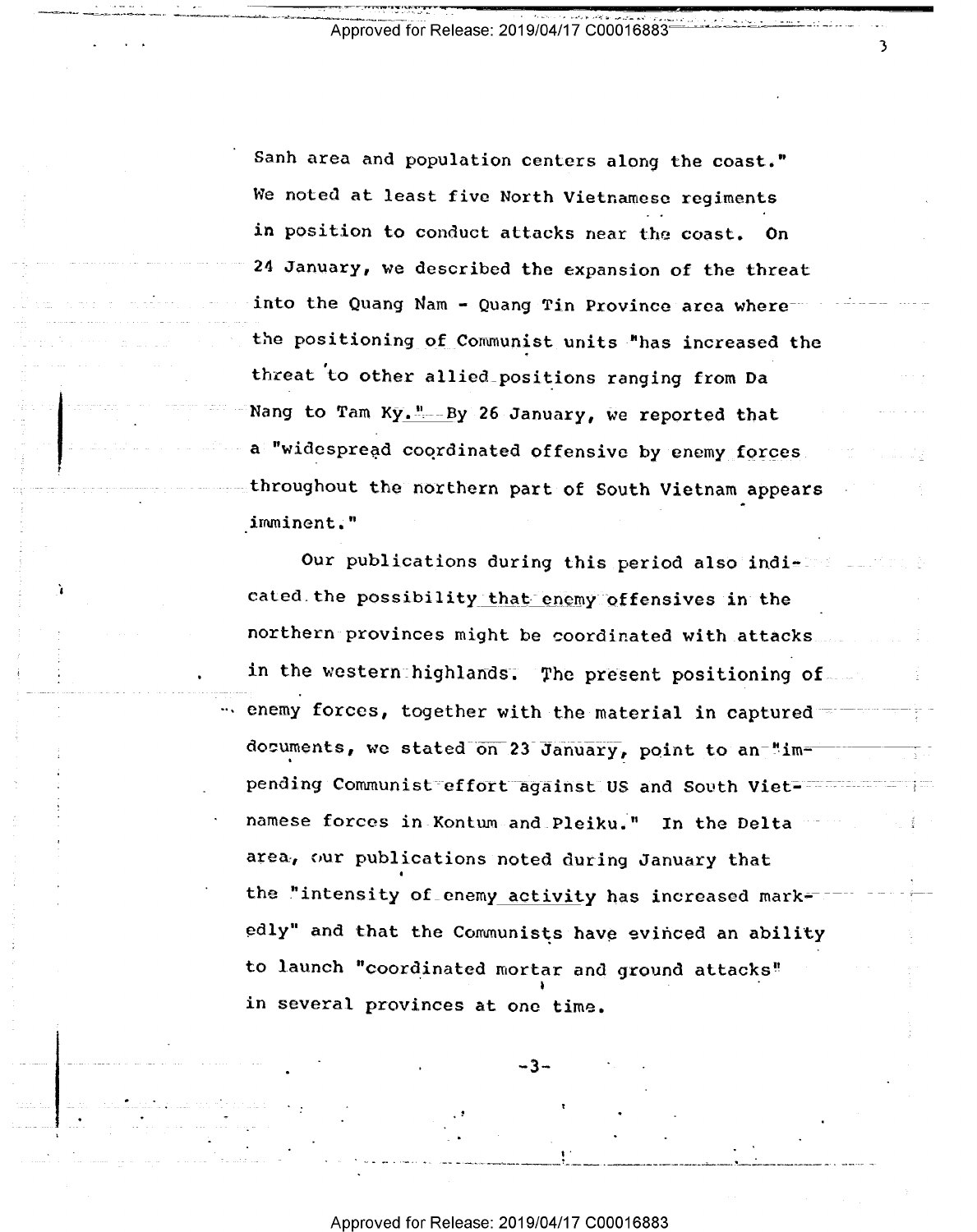Approved for Release: 2019/04/17 C000

 $\mathbf{4}$ 

~ |

 $\ddotsc$ 

-

The intelligence upon which we based our re-' ports of the impending enemy military activity was a combination of that collected by the US and South Vietnamese

I might note that publications of the US military command in South Vietnam contained many of the same warnings concerning\_enemy intentions as did our\_own.

Evidence as to the exact kickoff time of the \* enemy offensive was conflicting. There were indications beginning around 20 January |

which suggested that a "D-day" type of date which is a had been chosen by the enemy for sometime during \*\*\*\*\*\*\*\*\*\*\*\*\*\*\*\*\*\*\*\*\*\*\*\*\*\*\*\*\*\*\* the period between about 27 January and\_5 February. By'29 January, analysis of this intelligence led us  $\square$ to warn in our publications that D-day "may be set for as soon as 30\_January." This had to be regarded as very tenuous, however, since the enemy in the past, although he had taken advantage of truce periods to improve his tactical position and to launch scattered attacks, had refrained from a general offensive.

Approved for Release: 2019/04/17 C00016883

 $\sim$  , and the second construction of the second construction of  $\sim$  . The second construction of the second construction of the second construction of the second construction of the second construction of the second con

 $-4$  -